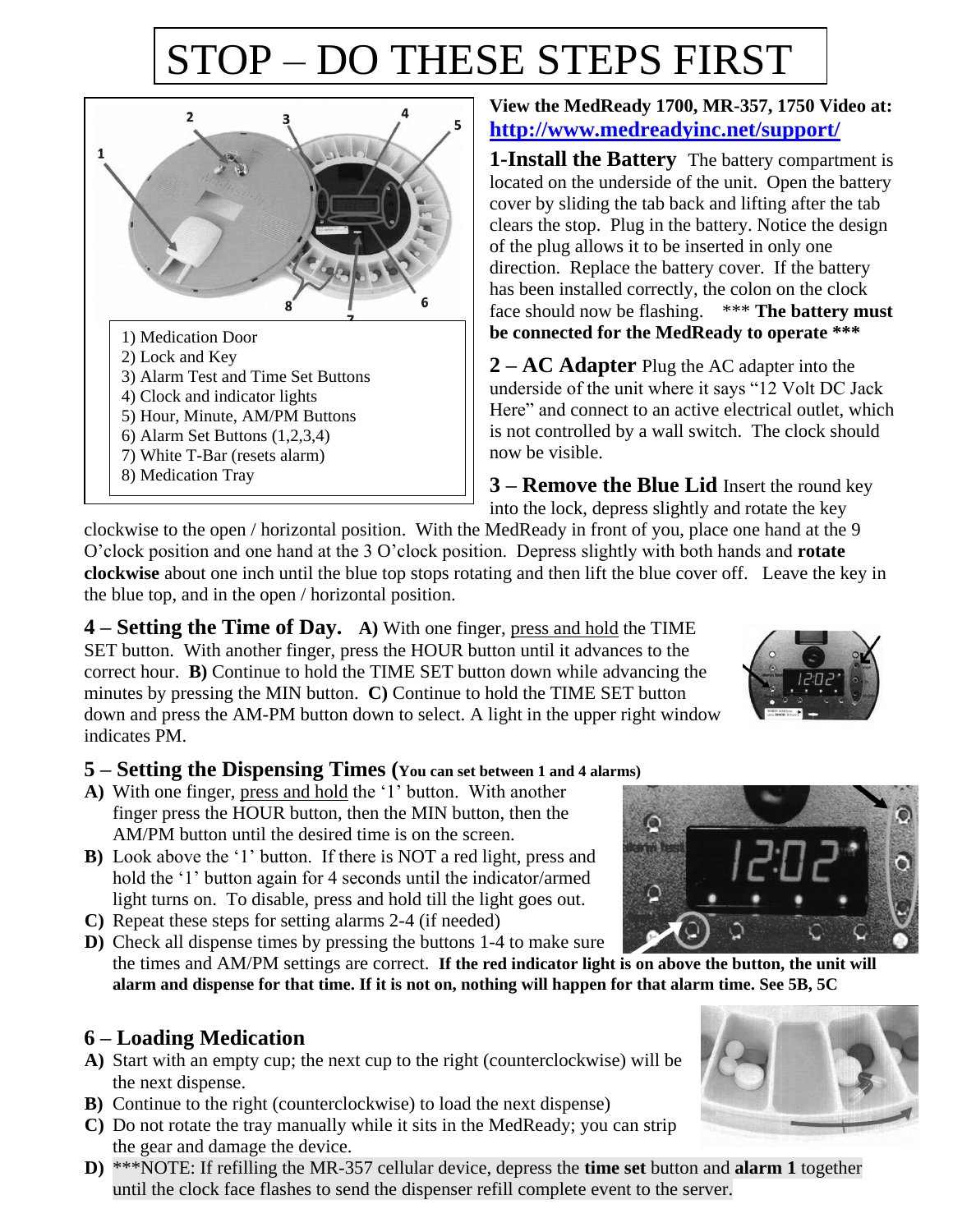### **7 – Place Tray into the MedReady**

- **A)** Place empty cup under the white T-Bar.
- **B)** Align the right side of the empty cup with the black line on the rim of the MedReady Base.
- **C)** White T-Bar should be in the up position.



**8 – Replacing the Blue Lid – Before putting the blue top on, look at the Red Cover and make sure the white T-BAR is pushed up towards the arrow**  $\rightarrow$  **Insure the round key is in the lock and in the** open / horizontal position. **Close the Medication door on the Blue Lid.** Place the blue lid on the MedReady slightly rotated clockwise about an inch (in the same position in which it was removed). With the MedReady in front of you, place one hand at the 9 O'clock position and one hand at the 3 O'clock position. Depress **slightly** with both hands and rotate **counter clockwise** about one inch until the blue top tabs slide under the base tabs. Rotate the key **counter clockwise** to the closed / vertical position and remove. If you are having trouble, view the website video.

### **Other Settings and Functions:**

- **Setting the Alarm Length** You may set the alarm length to 3, 10, 20, … to 250 minutes. The factory setting is 30 minutes. To change the alarm length, **press and continue to hold the alarm test button**  while depressing the **min** button. The available lengths will rotate through the display. Release buttons on your desired length.
- **Setting Audio and Visual (A/V) Alerts The default alert settings are ON for both the sound and flashing red light (if equipped).** The right 2 digits on the clock face indicate the A/V alert settings. To rotate through the available settings, hold down both the Alarm 1 and the 3 buttons and watch the right two digits of the clock. The LEFT digit displays the status of the Flashing Light Alert and the RIGHT digit displays the status of the Audible Alert. A FLASHING digit indicates an INACTIVE Alert, and a SOLID digit indicates an ACTIVE Alert. Release the 1 and 3 buttons at the desired setting.
- **Early Dosage** Press the **MIN** button for approximately 4 seconds and the tray will rotate to the next dosage and the first alarm light will flash until it is the time to take the medication. This function can be used up to four times. Each time this function is used the next alarm light will flash. If this function is used in error, hold down '2' & '3' buttons until it beeps for 1 second. This will cancel the early dose settings and stop the flashing alarm lights.
- **Away Mode** You may turn the dispenser **OFF** by pressing the **HOUR** button and holding for approximately 4 seconds. The clock face will display '**OFF'** and the alarms will not ring. To return to normal operation press the **HOUR** button for the same amount of time and the '**OFF'** will return to the clock time. The clock will continue to keep time.
- **Alarm Test –** Press and release the **Alarm Test** button to test the dispensing rotation. Slide the **white T-BAR** up to shut off the alarm.

| The alarm will not shut off.  | The white T-BAR was down when the top was put on and/or the door on             |
|-------------------------------|---------------------------------------------------------------------------------|
|                               | the lid was not closed. See instruction #8.                                     |
| The alarm(s) do not work.     | The alarms were not properly activated. See instructions #5.                    |
| The alarm $(s)$ rings but the | The battery is not plugged in. See step $# 1$ . To test the battery, disconnect |
| tray does not rotate          | the A/C power, and <b>ONLY</b> the colon should be blinking.                    |
| The medication is in the      | The medication was not loaded properly, the dispensing times are wrong, or      |
| wrong cup or dispensed        | the dispensing times are not armed correctly. Check that the dispensing time    |
| incorrectly                   | set is the right time for the medication. Refer to steps #5, #6 and #7          |
| Alarm lights are blinking     | Early dose was triggered, depress Alarm 2 and 3 buttons for several seconds     |
| Display shows 'OFF'           | Depress the HOUR button for several seconds to return to the clock.             |
| Blue Lid won't go back on     | See #8 above                                                                    |

### **Trouble Shooting**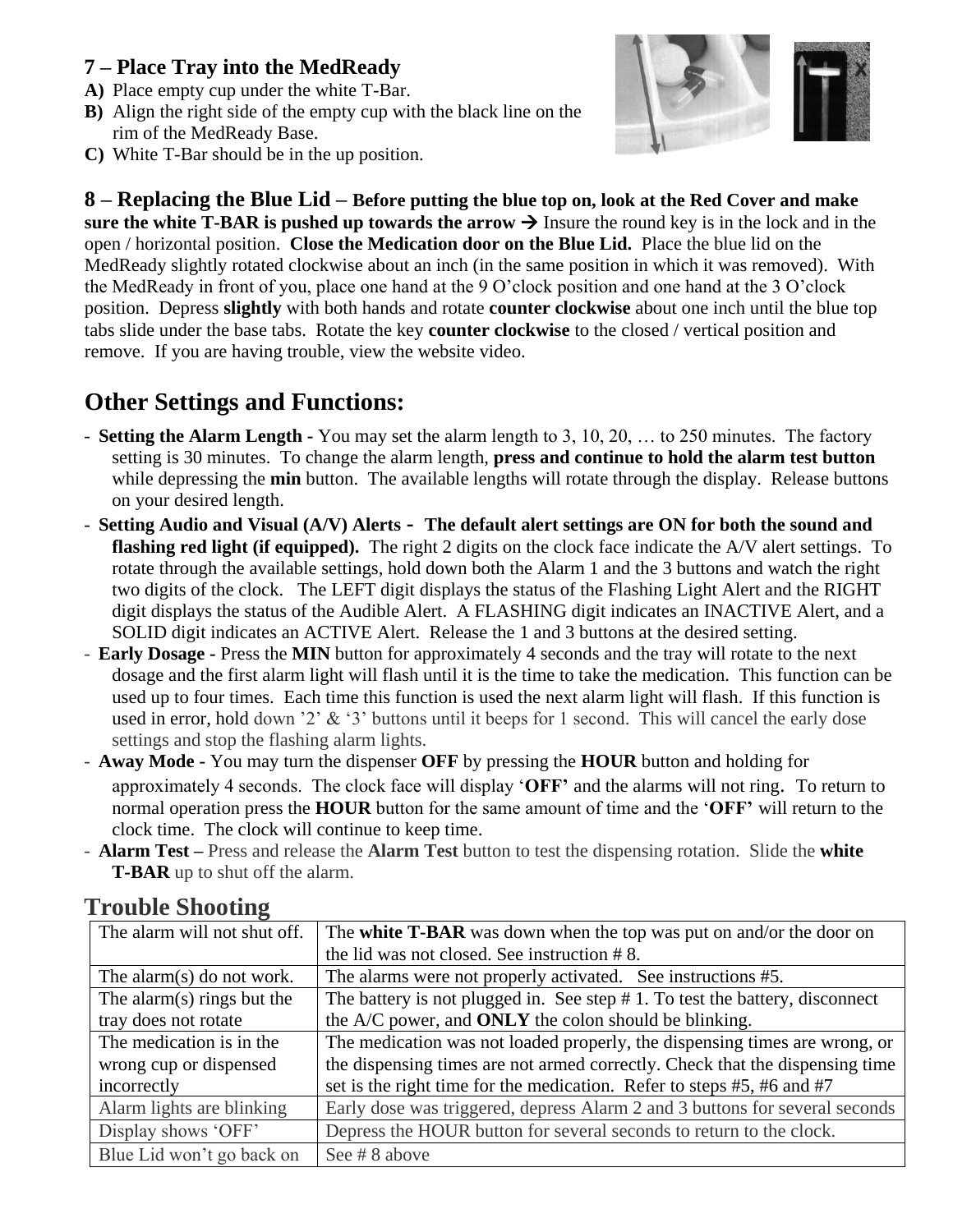# MedReady Cellular MR-357 Monitoring Instructions

**Use your Unit ID and the Password: \_\_\_\_\_\_\_\_\_\_\_\_\_\_\_ to login at** www.medready.net**. If you do not have this information, please contact your distributor, or MedReady Customer Service at 310.328.7557 and we will be glad to assist you. Please have your Device Number ready when calling.**

**1)** Plug the Battery and A/C Power and wait 20 minutes or so until the correct time of day appears on the clock face. **(Do not press any other buttons yet) If during this wait, an alarm sounds, slide the White T-BAR up towards the center to silence the alarm.** The cellular device in the MedReady will attempt to communicate 20 minutes after the A/C power has been connected. This insures the battery is well on its way to being fully charged and has enough capacity to drive the internal cellular device. Note that every time the A/C power is plugged back in, the device will wait 20 minutes to connect to our servers. Depressing the AM/PM button for 10 seconds will bypass this 20-minute wait, but the battery may not be charged enough to operate the device and you may have to start the process over again.

**2)** Once the correct time of Day is showing you can follow the standard setup instructions that came under the blue cover. From this point forward, changes made via the dispenser will be sent to the server, and changes made via the www.medready.net website will be pushed to the device. **Note: When updating the MedReady via www.medready.net, you will notice a delay when sending your first update because the MedReady server has to wake up the communication on the** MedReady, and then send the event. This update may take up to 60 seconds and you will see a progress **bar during this process. After this initial process, the server to device events takes approx 5 seconds. After 20 minutes of inactivity, the connection between the MedReady Server and the MedReady Medication dispenser will close and future updates will be subject to the initial 60-sec connection delay.**

### Monitoring Portal Instructional Video: <mark>http://www.medreadyinc.net/support</mark>

The website is very simple to navigate and is presented in several sections:

**Summary:** View of the current device settings

**Device Settings:** Change general device settings and all functions are described as you hover your cursor over the buttons.

**Notifications:** Add, edit, and delete notifications that will be sent for a non-compliance event. Choices are emails, text messages, and automated phone calls.

**Alarms:** Set and activate alarms, and also trigger early doses.

**Schedule:** See the actual compliance data.

**Log:** Raw Event Data tracking the following events:

Set Time of Day, Alarm Times and Armed Status, Alarm Triggered, Taken Time, Late Notification, Missed Dose, Unit Jam, A/C Power, Alarm Length, Disable, Refill Complete, Chirp Status, Audio Notification, Visual Notification, Alarm Test, Early Dose, Cancel Early Dose

**Please reference the general device instructions to learn more about these functions.**

## **MedReady MR-357 General Info**

The MedReady MR-357 utilizes Global System for Mobile (GSM) technology to send and receive Medication Compliance Data. There's already a SIM card inside of your device and once it is activated your unit will be connected to MedReady's Servers.